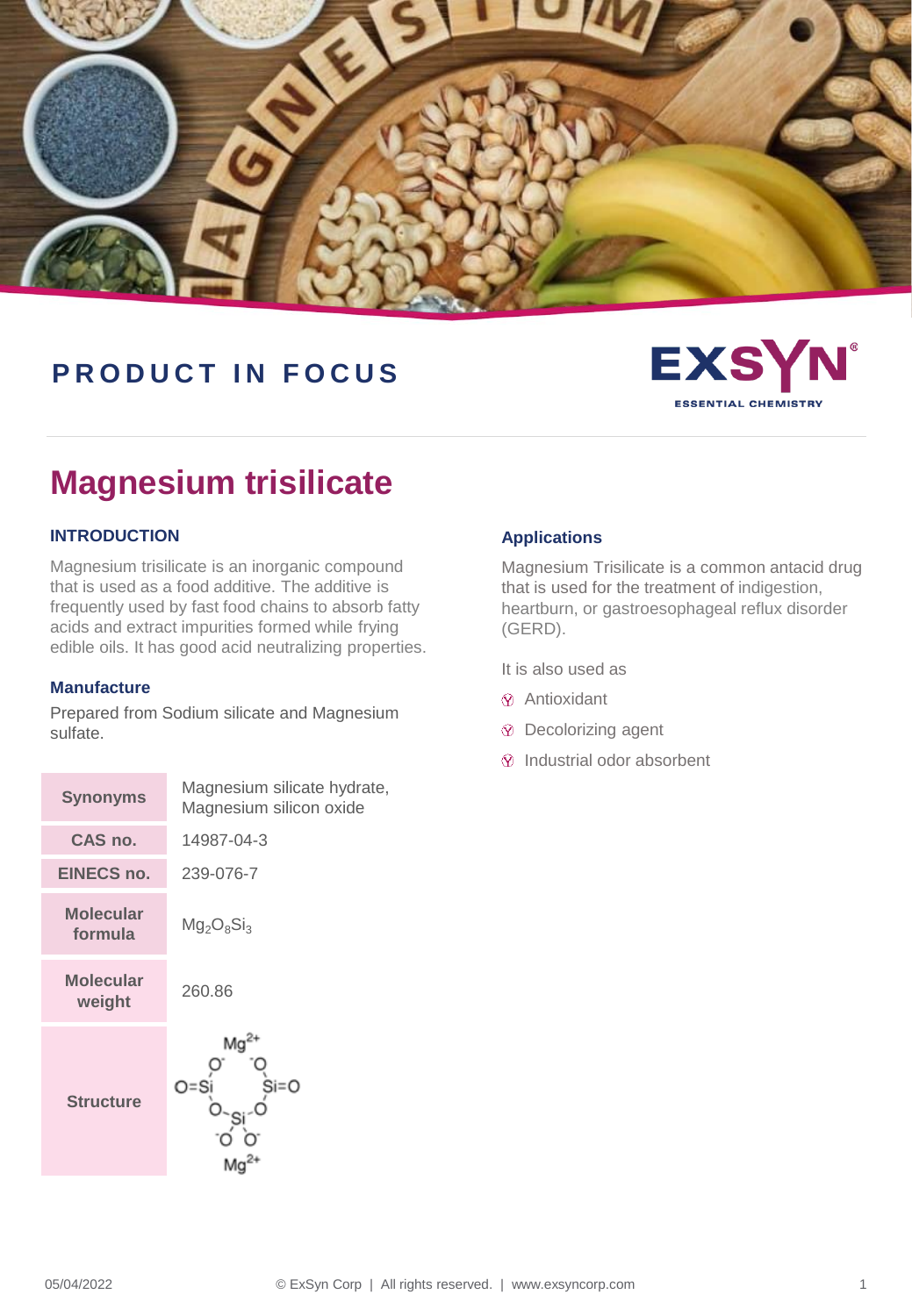

# **PRODUCT IN FOCUS**



#### **SPECIFICATIONS - USP**

| <b>Test</b>                      | <b>Unit</b>              | <b>Specification</b>                                                                                                                                                                     |
|----------------------------------|--------------------------|------------------------------------------------------------------------------------------------------------------------------------------------------------------------------------------|
| Description                      |                          | A white or almost white powder                                                                                                                                                           |
| Solubility                       |                          | Practically insoluble in water & in ethanol (96%)                                                                                                                                        |
| Identification                   |                          | The Neutralized filtrate responds to the tests for<br>(A)<br>Magnesium<br>Silica Floats about in the bead, producing, upon<br>B).<br>cooling an opaque bead with a web-like<br>structure |
| Water                            | $\frac{0}{0}$            | Between 17.0 to 34.0                                                                                                                                                                     |
| Soluble salts                    | $\overline{\phantom{0}}$ | The residue weight not more than 38.0 mg (1.5%)                                                                                                                                          |
| Chloride                         | $\frac{0}{0}$            | Not more than 0.055                                                                                                                                                                      |
| Sulfate                          | $\frac{0}{0}$            | Not more than 0.5                                                                                                                                                                        |
| Free Alkali                      |                          | Not more than 1.0 ml of 0.10 N hydrochloric acid is<br>required                                                                                                                          |
| Arsenic                          | ppm                      | Not more than 8                                                                                                                                                                          |
| Acid consuming capacity          |                          | Between 140 ml to 160 ml of 0.10 N hydrochloric<br>acid                                                                                                                                  |
| Assay as MgO                     | $\frac{0}{0}$            | Not less than 20.0                                                                                                                                                                       |
| Assay as SiO <sub>2</sub>        | $\frac{0}{0}$            | Not less than 45.0                                                                                                                                                                       |
| Ratio of SiO <sub>2</sub> to MgO |                          | Between 2.10 to 2.37                                                                                                                                                                     |

*Product is also available in BP/EP grades*